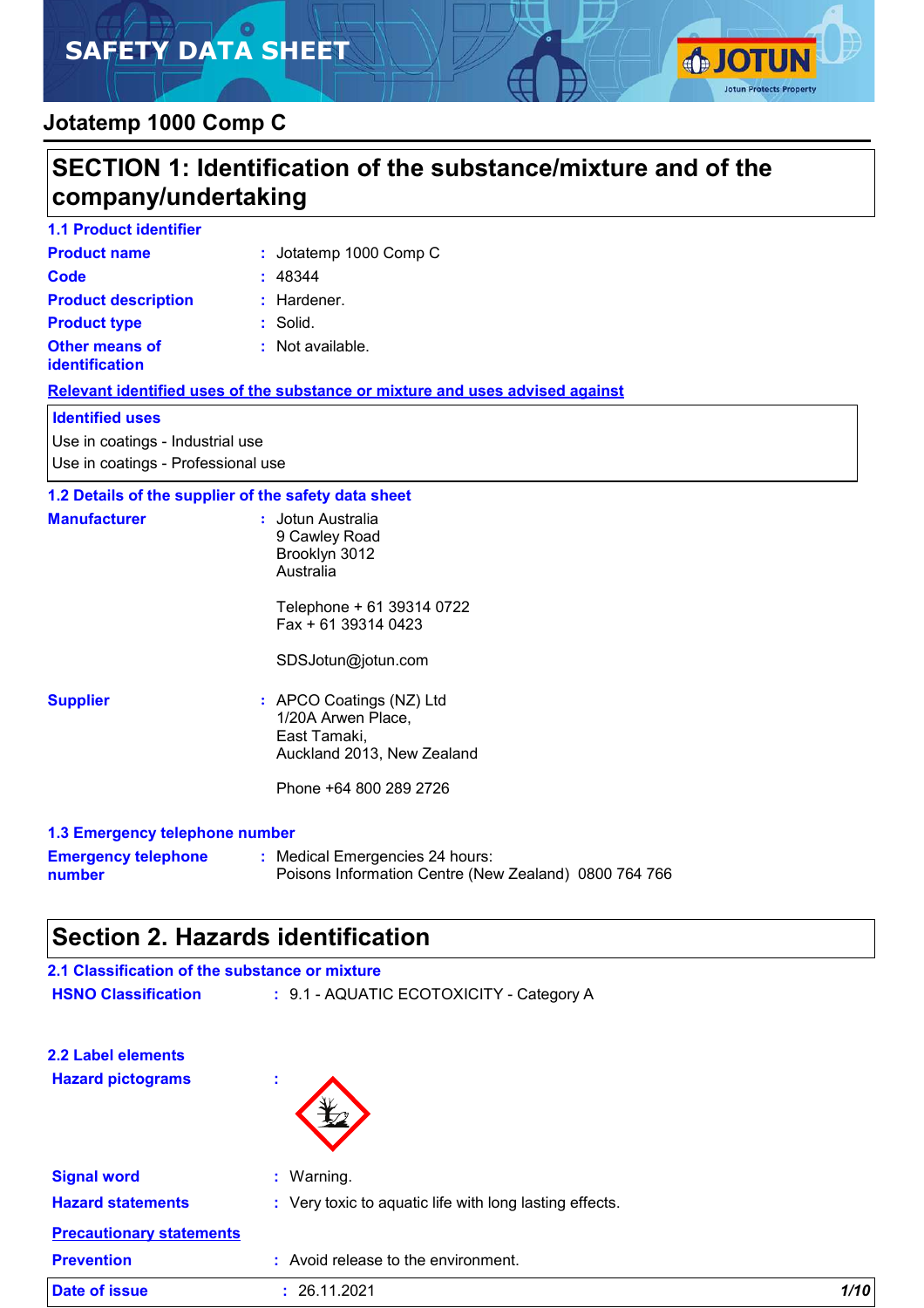### **Section 2. Hazards identification**

#### **Response :** Collect spillage.

| <b>Storage</b> | : Not applicable. |
|----------------|-------------------|
|                |                   |

**Disposal 1993 :** Dispose of contents and container in accordance with all local, regional, national and international regulations.

#### **Other hazards which do not :** None known. **result in classification**

This material is classified as hazardous according to criteria in the Hazardous Substances (Minimum Degrees of Hazard) Regulations 2001 and has been classified according to the Hazardous Substances (Classifications) Regulations 2001.

This material is classified as DANGEROUS GOODS according to criteria in New Zealand Standard 5433:2012 Transport of Dangerous Goods on Land.

### **Section 3. Composition/information on ingredients**

| Substance/mixture                              |  | : Mixture            |
|------------------------------------------------|--|----------------------|
| <b>Other means of</b><br><b>identification</b> |  | $\pm$ Not available. |
| <b>CAS number/other identifiers</b>            |  |                      |
| <b>CAS number</b>                              |  | : Not applicable.    |
| <b>EC</b> number                               |  | : Mixture            |

| Ingredient name        | $%$ (w/w) | <b>CAS number</b> |
|------------------------|-----------|-------------------|
| $\sqrt{\mathbf{z}}$ nc | ≥90       | 7440-66-6         |
| zinc oxide             | ≤3        | 1314-13-2         |

**There are no ingredients present which, within the current knowledge of the supplier and in the concentrations applicable, are classified as hazardous to health or the environment and hence require reporting in this section.**

**Occupational exposure limits, if available, are listed in Section 8.**

### **Section 4. First aid measures**

| <b>Description of necessary first aid measures</b> |                                                                                                                                                                                                                                                                                                                                                                                                                                                                                                                                                                                                                                                                                                                                                                                                                              |
|----------------------------------------------------|------------------------------------------------------------------------------------------------------------------------------------------------------------------------------------------------------------------------------------------------------------------------------------------------------------------------------------------------------------------------------------------------------------------------------------------------------------------------------------------------------------------------------------------------------------------------------------------------------------------------------------------------------------------------------------------------------------------------------------------------------------------------------------------------------------------------------|
| <b>Inhalation</b>                                  | : Remove victim to fresh air and keep at rest in a position comfortable for breathing.<br>If not breathing, if breathing is irregular or if respiratory arrest occurs, provide<br>artificial respiration or oxygen by trained personnel. It may be dangerous to the<br>person providing aid to give mouth-to-mouth resuscitation. Get medical attention if<br>adverse health effects persist or are severe. If unconscious, place in recovery<br>position and get medical attention immediately. Maintain an open airway. Loosen<br>tight clothing such as a collar, tie, belt or waistband.                                                                                                                                                                                                                                 |
| <b>Ingestion</b>                                   | : Wash out mouth with water. Remove dentures if any. Remove victim to fresh air<br>and keep at rest in a position comfortable for breathing. If material has been<br>swallowed and the exposed person is conscious, give small quantities of water to<br>drink. Stop if the exposed person feels sick as vomiting may be dangerous. Do not<br>induce vomiting unless directed to do so by medical personnel. If vomiting occurs,<br>the head should be kept low so that vomit does not enter the lungs. Get medical<br>attention if adverse health effects persist or are severe. Never give anything by<br>mouth to an unconscious person. If unconscious, place in recovery position and get<br>medical attention immediately. Maintain an open airway. Loosen tight clothing such<br>as a collar, tie, belt or waistband. |
| <b>Skin contact</b>                                | : Flush contaminated skin with plenty of water. Remove contaminated clothing and<br>shoes. Get medical attention if symptoms occur. Wash clothing before reuse.<br>Clean shoes thoroughly before reuse.                                                                                                                                                                                                                                                                                                                                                                                                                                                                                                                                                                                                                      |
| <b>Eye contact</b>                                 | Immediately flush eyes with plenty of water, occasionally lifting the upper and lower<br>eyelids. Check for and remove any contact lenses. Continue to rinse for at least 10<br>minutes. Get medical attention if irritation occurs.                                                                                                                                                                                                                                                                                                                                                                                                                                                                                                                                                                                         |
|                                                    | Most important symptoms/effects, acute and delayed                                                                                                                                                                                                                                                                                                                                                                                                                                                                                                                                                                                                                                                                                                                                                                           |
| <b>Potential acute health effects</b>              |                                                                                                                                                                                                                                                                                                                                                                                                                                                                                                                                                                                                                                                                                                                                                                                                                              |
| <b>Inhalation</b>                                  | : No known significant effects or critical hazards.                                                                                                                                                                                                                                                                                                                                                                                                                                                                                                                                                                                                                                                                                                                                                                          |
| <b>Ingestion</b>                                   | : No known significant effects or critical hazards.                                                                                                                                                                                                                                                                                                                                                                                                                                                                                                                                                                                                                                                                                                                                                                          |

**Date of issue :** 26.11.2021 *2/10*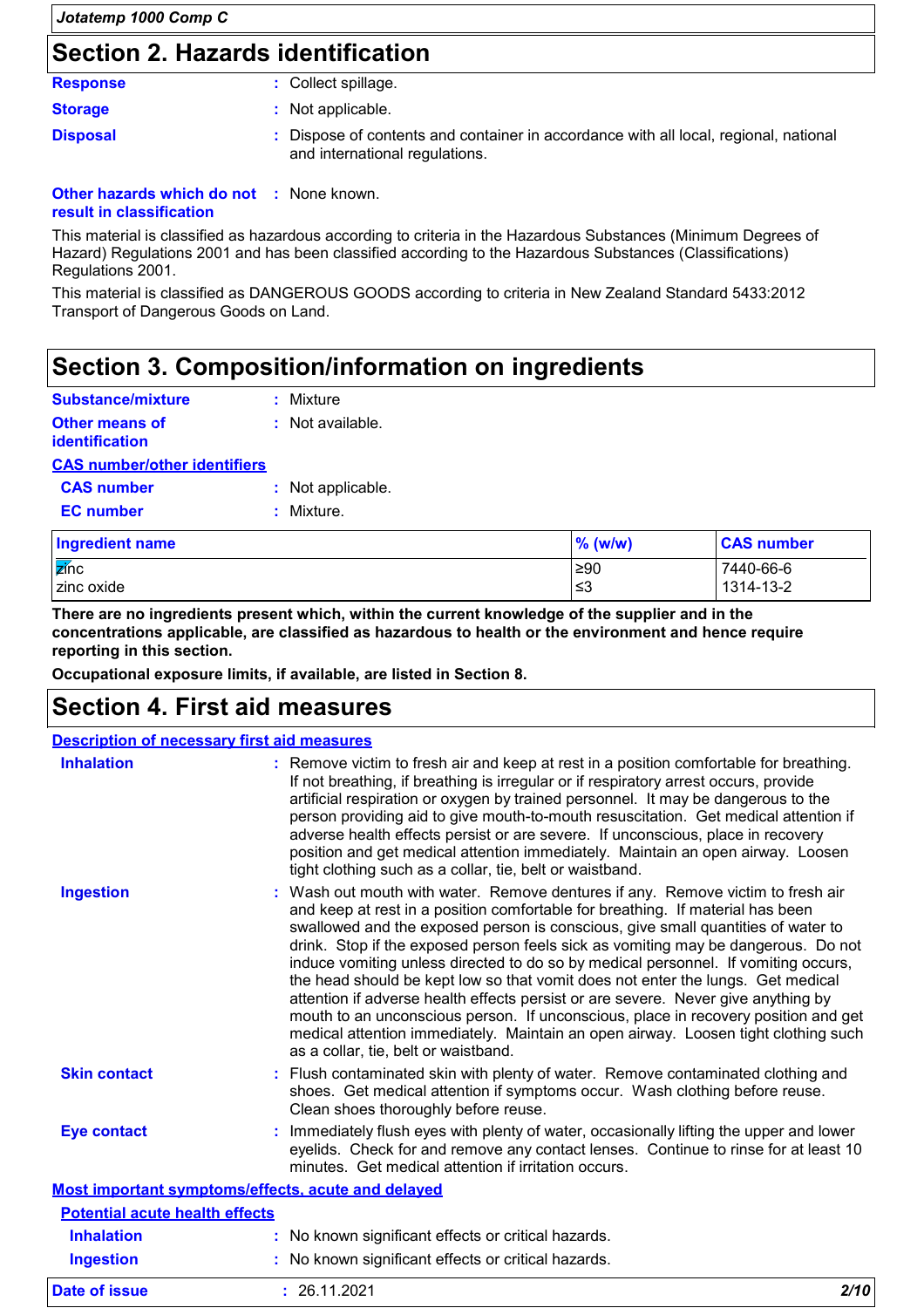## **Section 4. First aid measures**

| <b>Skin contact</b>                 | : No known significant effects or critical hazards.                                                                                                                           |
|-------------------------------------|-------------------------------------------------------------------------------------------------------------------------------------------------------------------------------|
| Eye contact                         | : No known significant effects or critical hazards.                                                                                                                           |
| <b>Over-exposure signs/symptoms</b> |                                                                                                                                                                               |
| <b>Inhalation</b>                   | : No specific data.                                                                                                                                                           |
| <b>Ingestion</b>                    | $\therefore$ No specific data.                                                                                                                                                |
| <b>Skin</b>                         | : No specific data.                                                                                                                                                           |
| <b>Eyes</b>                         | : No specific data.                                                                                                                                                           |
|                                     | Indication of immediate medical attention and special treatment needed, if necessary                                                                                          |
| <b>Specific treatments</b>          | : Not available.                                                                                                                                                              |
| <b>Notes to physician</b>           | : No specific treatment. Treat symptomatically. Contact poison treatment specialist<br>immediately if large quantities have been ingested or inhaled.                         |
| <b>Protection of first-aiders</b>   | : No action shall be taken involving any personal risk or without suitable training. It<br>may be dangerous to the person providing aid to give mouth-to-mouth resuscitation. |

### **See toxicological information (Section 11)**

### **Section 5. Firefighting measures**

| <b>Extinguishing media</b>                               |    |                                                                                                                                                                                                                  |
|----------------------------------------------------------|----|------------------------------------------------------------------------------------------------------------------------------------------------------------------------------------------------------------------|
| <b>Suitable</b>                                          |    | : Use an extinguishing agent suitable for the surrounding fire.                                                                                                                                                  |
| <b>Not suitable</b>                                      |    | : None known.                                                                                                                                                                                                    |
| <b>Specific hazards arising</b><br>from the chemical     |    | : This material is very toxic to aquatic life with long lasting effects. Fire water<br>contaminated with this material must be contained and prevented from being<br>discharged to any waterway, sewer or drain. |
| <b>Hazardous thermal</b><br>decomposition products       |    | : Decomposition products may include the following materials:<br>metal oxide/oxides                                                                                                                              |
| <b>Hazchem code</b>                                      |    | : Not available.                                                                                                                                                                                                 |
| <b>Special precautions for fire-</b><br><b>fighters</b>  | ÷. | Promptly isolate the scene by removing all persons from the vicinity of the incident if<br>there is a fire. No action shall be taken involving any personal risk or without<br>suitable training.                |
| <b>Special protective</b><br>equipment for fire-fighters |    | : Fire-fighters should wear appropriate protective equipment and self-contained<br>breathing apparatus (SCBA) with a full face-piece operated in positive pressure<br>mode.                                      |

# **Section 6. Accidental release measures**

| <b>Personal precautions,</b><br>protective equipment and<br>emergency procedures | : No action shall be taken involving any personal risk or without suitable training.<br>Evacuate surrounding areas. Keep unnecessary and unprotected personnel from<br>entering. Do not touch or walk through spilt material. Provide adequate ventilation.<br>Wear appropriate respirator when ventilation is inadequate. Put on appropriate<br>personal protective equipment (see Section 8). |
|----------------------------------------------------------------------------------|-------------------------------------------------------------------------------------------------------------------------------------------------------------------------------------------------------------------------------------------------------------------------------------------------------------------------------------------------------------------------------------------------|
| <b>Environmental precautions</b>                                                 | : Avoid dispersal of spilt material and runoff and contact with soil, waterways, drains<br>and sewers. Inform the relevant authorities if the product has caused environmental<br>pollution (sewers, waterways, soil or air). Water polluting material. May be harmful<br>to the environment if released in large quantities.                                                                   |
| <b>Methods and material for containment and cleaning up</b>                      |                                                                                                                                                                                                                                                                                                                                                                                                 |
| <b>Small spill</b>                                                               | : Move containers from spill area. Vacuum or sweep up material and place in a<br>designated, labelled waste container. Dispose of via a licensed waste disposal<br>contractor.                                                                                                                                                                                                                  |
| <b>Large spill</b>                                                               | : Move containers from spill area. Approach the release from upwind. Prevent entry<br>into sewers, water courses, basements or confined areas. Vacuum or sweep up<br>material and place in a designated, labelled waste container. Dispose of via a<br>licensed waste disposal contractor. Note: see Section 1 for emergency contact<br>information and Section 13 for waste disposal.          |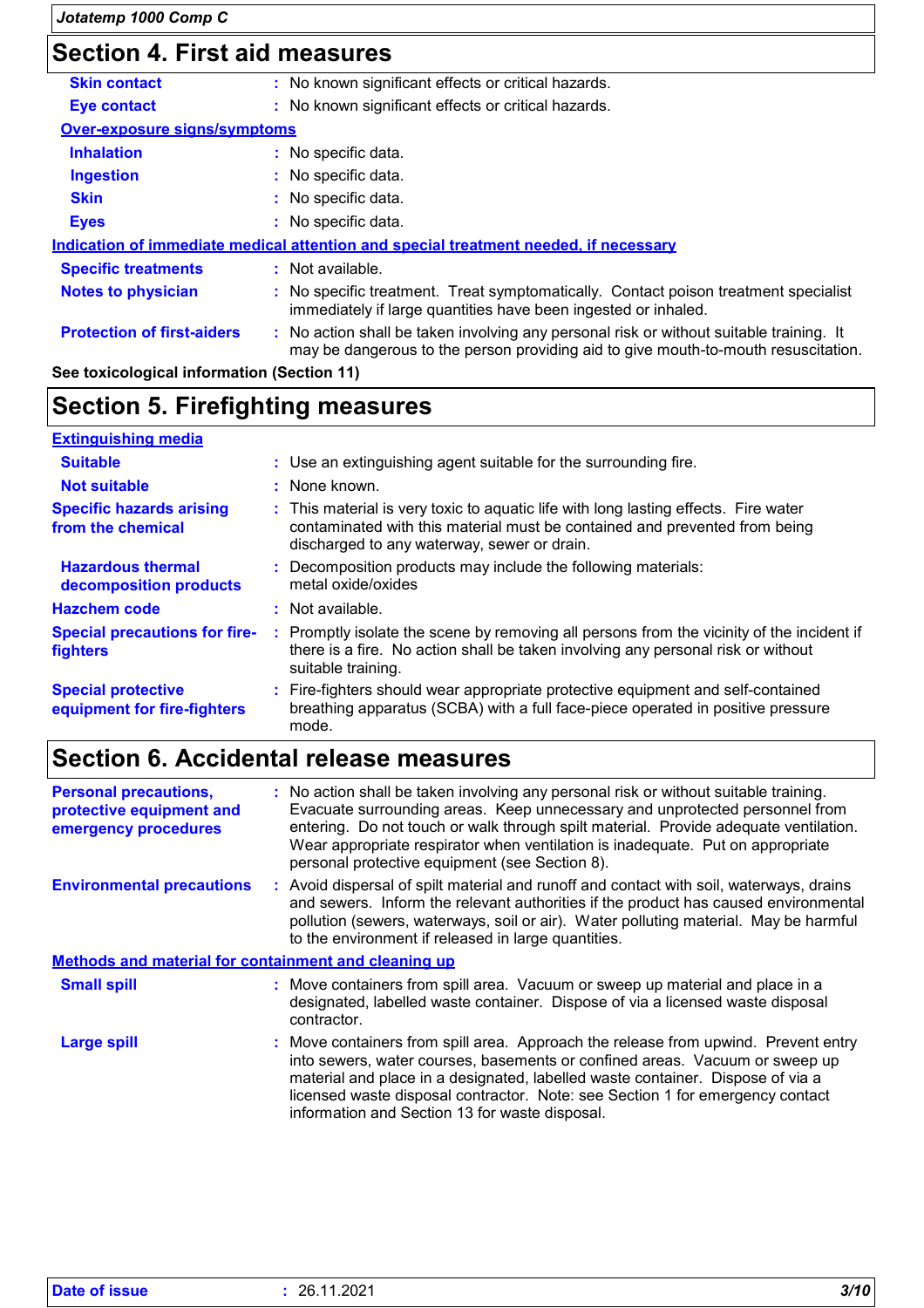### **Section 7. Handling and storage**

| <b>Precautions for safe</b><br>handling                                          | : Put on appropriate personal protective equipment (see Section 8). Eating, drinking<br>and smoking should be prohibited in areas where this material is handled, stored<br>and processed. Workers should wash hands and face before eating, drinking and<br>smoking. Remove contaminated clothing and protective equipment before entering<br>eating areas. Do not ingest. Avoid contact with eyes, skin and clothing. Avoid<br>release to the environment. Keep in the original container or an approved<br>alternative made from a compatible material, kept tightly closed when not in use.<br>Empty containers retain product residue and can be hazardous. Do not reuse<br>container. |
|----------------------------------------------------------------------------------|---------------------------------------------------------------------------------------------------------------------------------------------------------------------------------------------------------------------------------------------------------------------------------------------------------------------------------------------------------------------------------------------------------------------------------------------------------------------------------------------------------------------------------------------------------------------------------------------------------------------------------------------------------------------------------------------|
| <b>Conditions for safe storage,</b><br>including any<br><b>incompatibilities</b> | : Store in accordance with local regulations. Store in original container protected<br>from direct sunlight in a dry, cool and well-ventilated area, away from incompatible<br>materials (see Section 10) and food and drink. Keep container tightly closed and<br>sealed until ready for use. Containers that have been opened must be carefully<br>resealed and kept upright to prevent leakage. Do not store in unlabelled containers.<br>Use appropriate containment to avoid environmental contamination. See Section 10<br>for incompatible materials before handling or use.                                                                                                         |

The information in this section contains generic advice and guidance. The list of Identified Uses in Section 1 should be consulted for any available use-specific information provided in the Exposure Scenario(s).

See Technical Data Sheet / packaging for further information.

### **Section 8. Exposure controls/personal protection**

### **Control parameters**

**Occupational exposure limits**

| <b>Ingredient name</b>                            |                                                       | <b>Exposure limits</b>                                                                                                                                                                                                                                                                                                                                                                                                                                                                                                                                                                                    |  |
|---------------------------------------------------|-------------------------------------------------------|-----------------------------------------------------------------------------------------------------------------------------------------------------------------------------------------------------------------------------------------------------------------------------------------------------------------------------------------------------------------------------------------------------------------------------------------------------------------------------------------------------------------------------------------------------------------------------------------------------------|--|
| zínc oxide                                        |                                                       | NZ HSWA 2015 (New Zealand, 11/2020).<br>WES-STEL: 5 mg/m <sup>3</sup> 15 minutes. Form:<br>WES-TWA: $2 \text{ mg/m}^3$ , (The value for<br>respirable dust.) 8 hours. Form:<br>WES-TWA: 0.1 mg/m <sup>3</sup> 8 hours. Form: The<br>value for respirable dust.<br>WES-STEL: 0.5 mg/m <sup>3</sup> 15 minutes. Form:<br>The value for respirable dust.                                                                                                                                                                                                                                                     |  |
| <b>Appropriate engineering</b><br><b>controls</b> | statutory limits.                                     | : No special ventilation requirements. Good general ventilation should be sufficient to<br>control worker exposure to airborne contaminants. If this product contains<br>ingredients with exposure limits, use process enclosures, local exhaust ventilation or<br>other engineering controls to keep worker exposure below any recommended or                                                                                                                                                                                                                                                            |  |
| <b>Environmental exposure</b><br>controls         |                                                       | Emissions from ventilation or work process equipment should be checked to ensure<br>they comply with the requirements of environmental protection legislation. In some<br>cases, fume scrubbers, filters or engineering modifications to the process<br>equipment will be necessary to reduce emissions to acceptable levels.                                                                                                                                                                                                                                                                             |  |
| <b>Individual protection measures</b>             |                                                       |                                                                                                                                                                                                                                                                                                                                                                                                                                                                                                                                                                                                           |  |
| <b>Hygiene measures</b>                           | safety showers are close to the workstation location. | : Wash hands, forearms and face thoroughly after handling chemical products, before<br>eating, smoking and using the lavatory and at the end of the working period.<br>Appropriate techniques should be used to remove potentially contaminated clothing.<br>Wash contaminated clothing before reusing. Ensure that eyewash stations and                                                                                                                                                                                                                                                                  |  |
| <b>Respiratory protection</b>                     |                                                       | : Use a properly fitted, particulate filter respirator complying with an approved<br>standard if a risk assessment indicates this is necessary. Respirator selection must<br>be based on known or anticipated exposure levels, the hazards of the product and<br>the safe working limits of the selected respirator.                                                                                                                                                                                                                                                                                      |  |
| <b>Hand protection</b>                            | estimated.                                            | Chemical-resistant, impervious gloves complying with an approved standard should<br>be worn at all times when handling chemical products if a risk assessment indicates<br>this is necessary. Considering the parameters specified by the glove manufacturer,<br>check during use that the gloves are still retaining their protective properties. It<br>should be noted that the time to breakthrough for any glove material may be<br>different for different glove manufacturers. In the case of mixtures, consisting of<br>several substances, the protection time of the gloves cannot be accurately |  |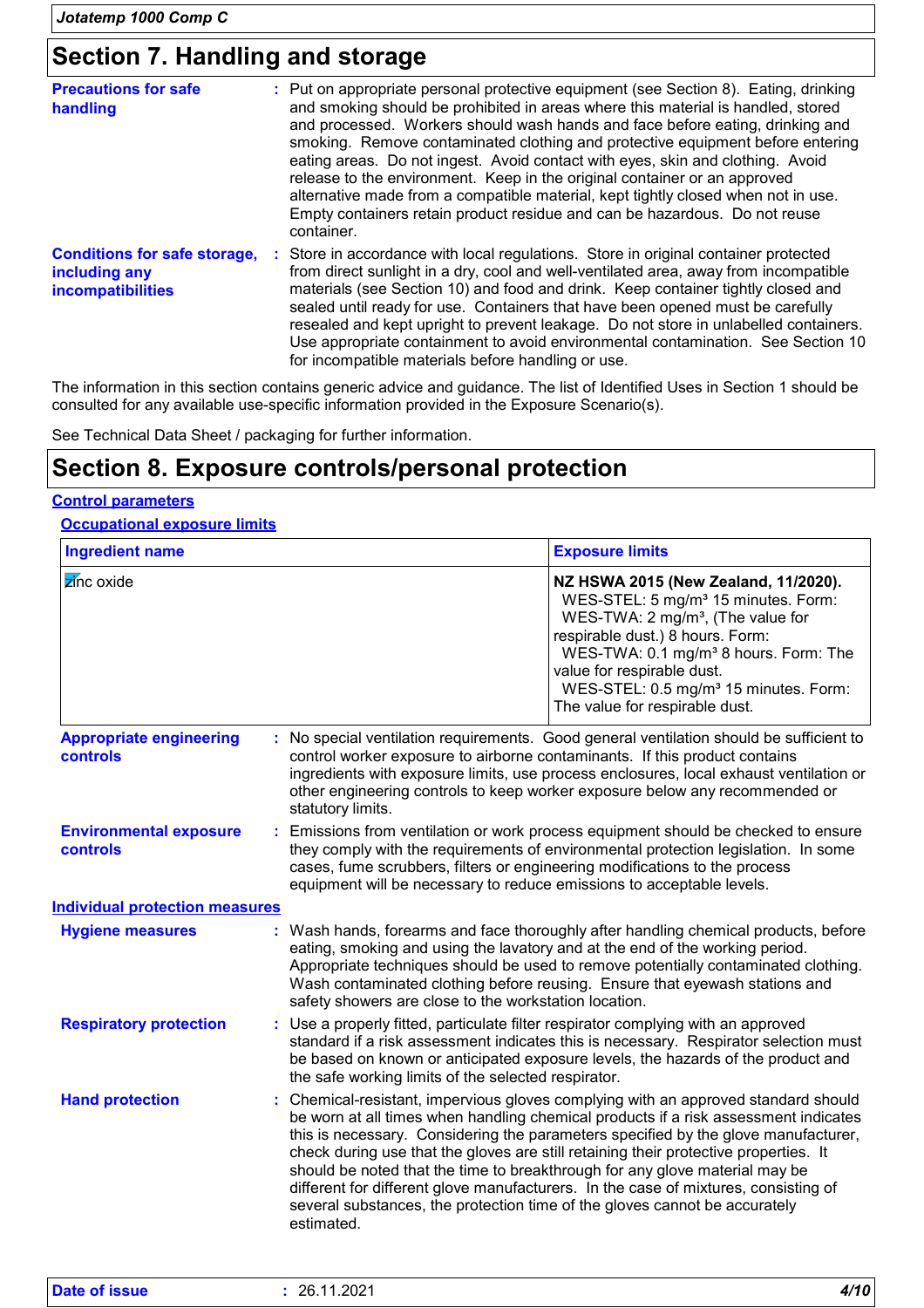## **Section 8. Exposure controls/personal protection**

|                               | There is no one glove material or combination of materials that will give unlimited<br>resistance to any individual or combination of chemicals.                                                                                                                                                                                                   |
|-------------------------------|----------------------------------------------------------------------------------------------------------------------------------------------------------------------------------------------------------------------------------------------------------------------------------------------------------------------------------------------------|
|                               | The breakthrough time must be greater than the end use time of the product.<br>The instructions and information provided by the glove manufacturer on use,<br>storage, maintenance and replacement must be followed.                                                                                                                               |
|                               | Gloves should be replaced regularly and if there is any sign of damage to the glove<br>material.                                                                                                                                                                                                                                                   |
|                               | Always ensure that gloves are free from defects and that they are stored and used<br>correctly.                                                                                                                                                                                                                                                    |
|                               | The performance or effectiveness of the glove may be reduced by physical/chemical<br>damage and poor maintenance.                                                                                                                                                                                                                                  |
|                               | Barrier creams may help to protect the exposed areas of the skin but should not be<br>applied once exposure has occurred.                                                                                                                                                                                                                          |
|                               | Wear suitable gloves tested to EN374.<br>Recommended, gloves(breakthrough time) > 8 hours: nitrile rubber                                                                                                                                                                                                                                          |
| <b>Eye protection</b>         | : Safety eyewear complying to EN 166 should be used when a risk assessment<br>indicates this is necessary to avoid exposure to liquid splashes, mists, gases or<br>dusts. If contact is possible, the following protection should be worn, unless the<br>assessment indicates a higher degree of protection: safety glasses with side-<br>shields. |
| <b>Skin protection</b>        | : Personal protective equipment for the body should be selected based on the task<br>being performed and the risks involved and should be approved by a specialist<br>before handling this product.                                                                                                                                                |
| <b>Respiratory protection</b> | : <i>If</i> workers are exposed to concentrations above the exposure limit, they must use a<br>respirator according to EN 140. By spraying : particulate filter (FFP2 / N95). In<br>confined spaces, use compressed-air or fresh-air respiratory equipment.                                                                                        |

# **Section 9. Physical and chemical properties**

#### **Appearance**

| <b>Physical state</b>                                  |   | $:$ Solid.                                                      |
|--------------------------------------------------------|---|-----------------------------------------------------------------|
| <b>Colour</b>                                          |   | Grey                                                            |
| <b>Odour</b>                                           |   | Characteristic.                                                 |
| <b>Odour threshold</b>                                 |   | Not available.                                                  |
| pH                                                     |   | Mot applicable.                                                 |
| <b>Melting point</b>                                   |   | Not available.                                                  |
| <b>Boiling point</b>                                   |   | Not available.                                                  |
| <b>Flash point</b>                                     |   | Not applicable.                                                 |
| <b>Burning rate</b>                                    |   | Not available.                                                  |
| <b>Burning time</b>                                    |   | Not available.                                                  |
| <b>Evaporation rate</b>                                |   | Not available.                                                  |
| <b>Flammability (solid, gas)</b>                       |   | : Not available.                                                |
| <b>Upper/lower flammability or</b><br>explosive limits | ÷ |                                                                 |
| <b>Vapour pressure</b>                                 |   | Not available.                                                  |
| <b>Vapour density</b>                                  |   | Highest known value: $5.47$ (Air = 1) (zinc oxide).             |
| <b>Relative density</b>                                |   | Not available.                                                  |
| <b>Density</b>                                         |   | $\mathbb{Z}$ 1 g/cm <sup>3</sup>                                |
| <b>Solubility</b>                                      |   | Insoluble in the following materials: cold water and hot water. |
| <b>Solubility in water</b>                             |   | Not available.                                                  |
| <b>Partition coefficient: n-</b><br>octanol/water      |   | : Not available.                                                |
| <b>Auto-ignition temperature</b>                       |   | : Not applicable.                                               |
| <b>Decomposition temperature</b>                       |   | : Not available.                                                |
| <b>SADT</b>                                            |   | : Not available.                                                |
| <b>Viscosity</b>                                       |   | Not available.                                                  |
|                                                        |   |                                                                 |

| 5/10 |
|------|
|      |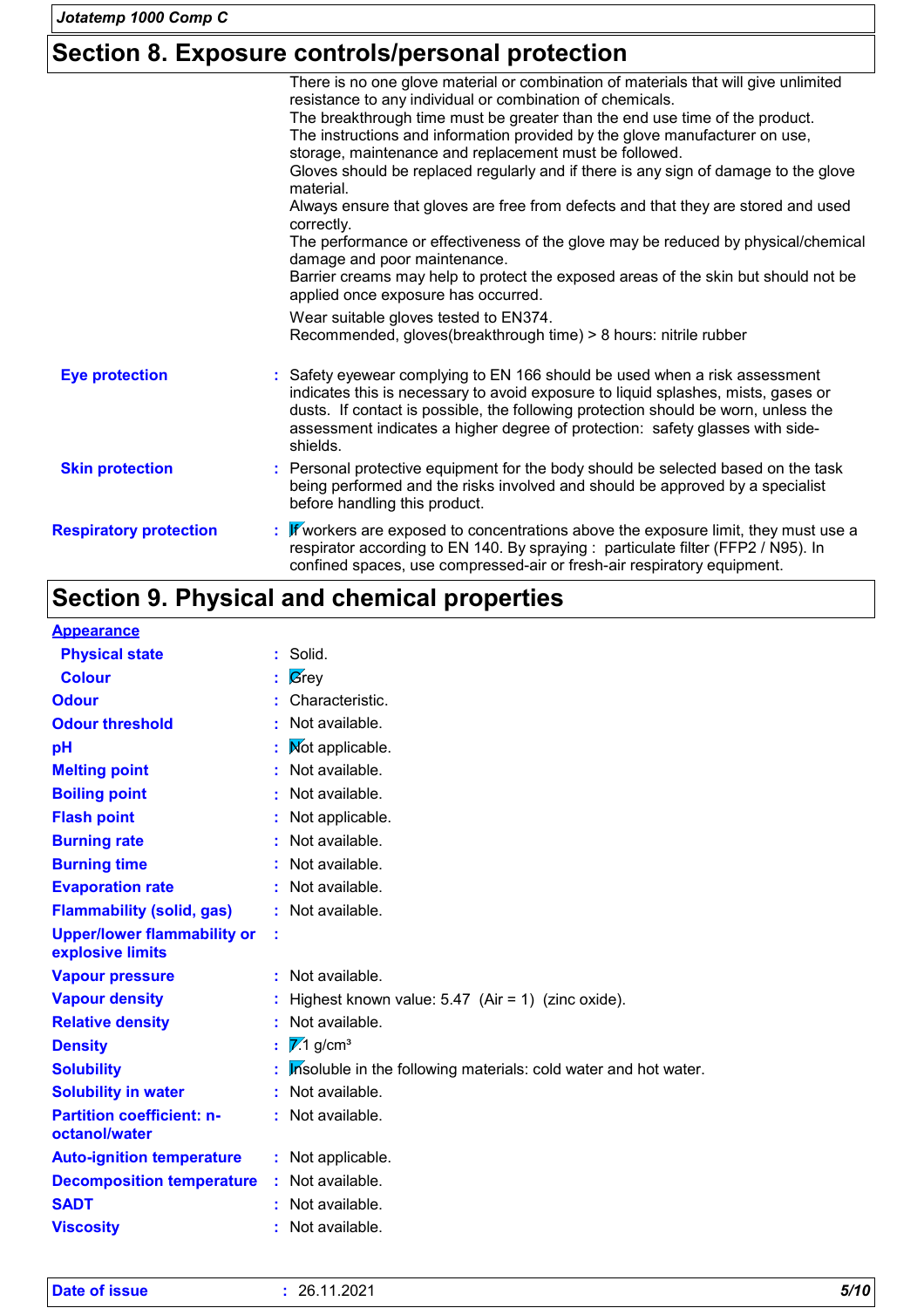### **Section 9. Physical and chemical properties**

| <b>Aerosol product</b>                                          |                    |
|-----------------------------------------------------------------|--------------------|
| <b>Type of aerosol</b>                                          | : Not applicable.  |
| <b>Heat of combustion</b>                                       | $:$ Not available. |
| <b>Ignition distance</b>                                        | : Not applicable.  |
| <b>Enclosed space ignition -</b><br><b>Time equivalent</b>      | : Not applicable.  |
| <b>Enclosed space ignition -</b><br><b>Deflagration density</b> | : Not applicable.  |
| <b>Flame height</b>                                             | : Not applicable.  |
| <b>Flame duration</b>                                           | : Not applicable.  |

# **Section 10. Stability and reactivity**

| <b>Chemical stability</b>                    | : The product is stable.                                                                                                            |
|----------------------------------------------|-------------------------------------------------------------------------------------------------------------------------------------|
| <b>Possibility of hazardous</b><br>reactions | : Under normal conditions of storage and use, hazardous reactions will not occur.                                                   |
| <b>Conditions to avoid</b>                   | : No specific data.                                                                                                                 |
| <b>Incompatible materials</b>                | : Keep away from the following materials to prevent strong exothermic reactions:<br>oxidising agents, strong alkalis, strong acids. |
| <b>Hazardous decomposition</b><br>products   | : Under normal conditions of storage and use, hazardous decomposition products<br>should not be produced.                           |

### **Section 11. Toxicological information**

| <b>Information on likely routes of exposure</b> |                                                                              |
|-------------------------------------------------|------------------------------------------------------------------------------|
| <b>Inhalation</b>                               | : No known significant effects or critical hazards.                          |
| <b>Ingestion</b>                                | : No known significant effects or critical hazards.                          |
| <b>Skin contact</b>                             | : No known significant effects or critical hazards.                          |
| <b>Eye contact</b>                              | : No known significant effects or critical hazards.                          |
|                                                 | Symptoms related to the physical, chemical and toxicological characteristics |
| <b>Inhalation</b>                               | : No specific data.                                                          |
| <b>Ingestion</b>                                | : No specific data.                                                          |
| <b>Skin contact</b>                             | : No specific data.                                                          |
| <b>Eve contact</b>                              | : No specific data.                                                          |

### **Delayed and immediate effects as well as chronic effects from short and long-term exposure**

#### **Acute toxicity**

Not available.

#### **Irritation/Corrosion**

| <b>Product/ingredient name</b> | <b>Result</b>        | <b>Species</b> | <b>Score</b> | <b>Exposure</b>                            | <b>Observation</b> |
|--------------------------------|----------------------|----------------|--------------|--------------------------------------------|--------------------|
| $\overline{z}$ inc             | Skin - Mild irritant | Human          |              | 72 hours 300<br>Micrograms<br>Intermittent |                    |
| I zinc oxide                   | Eyes - Mild irritant | Rabbit         |              | 24 hours 500   -                           |                    |
|                                | Skin - Mild irritant | Rabbit         |              | l mg<br>24 hours 500<br>mg                 |                    |

#### **Sensitisation**

Not available.

#### **Potential chronic health effects**

| Date of issue          | : 26.11.2021                                        | 6/10 |
|------------------------|-----------------------------------------------------|------|
| <b>Carcinogenicity</b> | : No known significant effects or critical hazards. |      |
| <b>Eye contact</b>     | : No known significant effects or critical hazards. |      |
| <b>Skin contact</b>    | : No known significant effects or critical hazards. |      |
| <b>Ingestion</b>       | : No known significant effects or critical hazards. |      |
| <b>Inhalation</b>      | : No known significant effects or critical hazards. |      |
| <b>General</b>         | : No known significant effects or critical hazards. |      |
|                        |                                                     |      |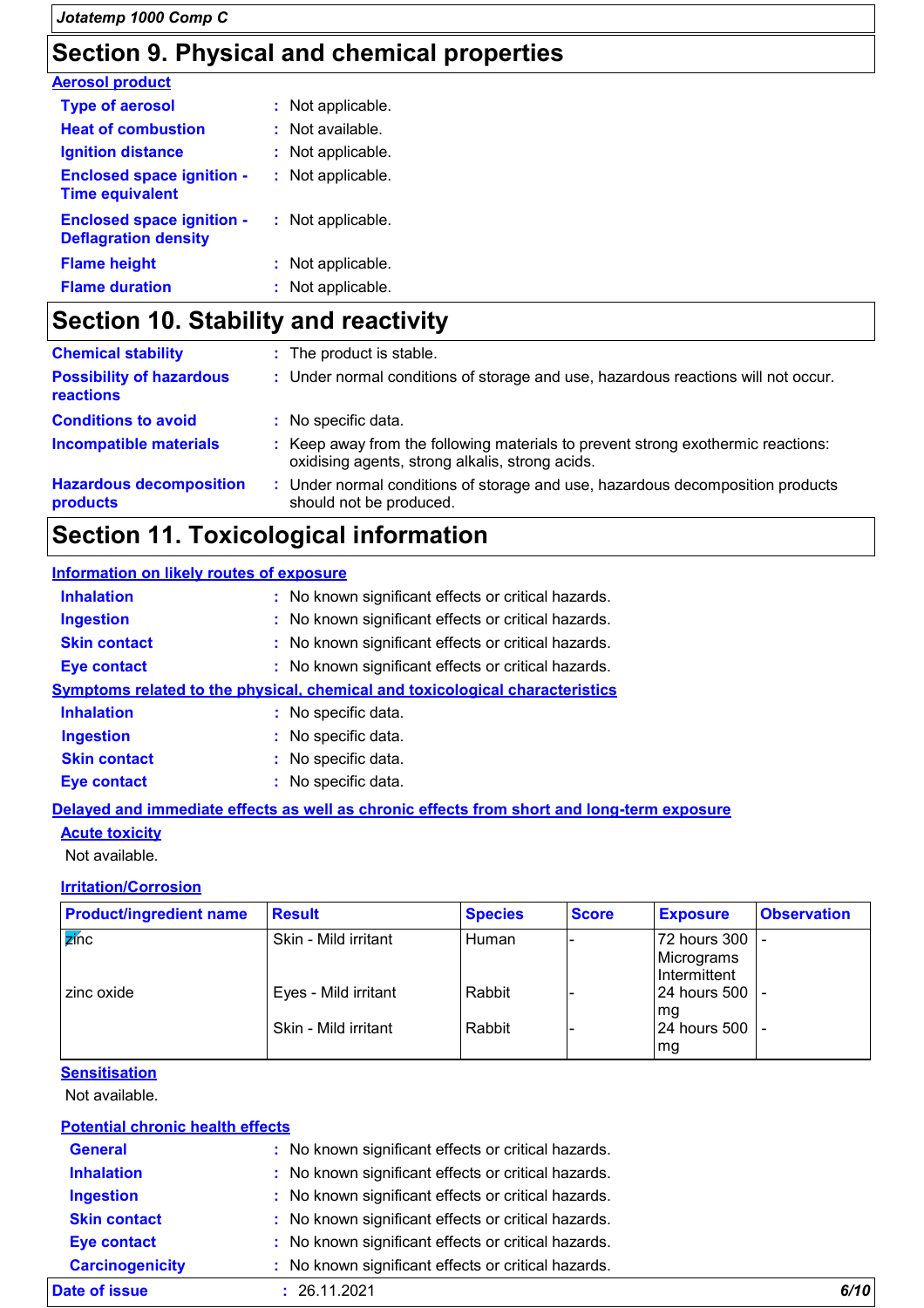### **Section 11. Toxicological information**

| <b>Mutagenicity</b>   |
|-----------------------|
| <b>Teratogenicity</b> |
| Dovalonmontol off     |

- **Mutagenicity :** No known significant effects or critical hazards.
	- **:** No known significant effects or critical hazards.
- **Developmental effects :** No known significant effects or critical hazards.
- **Fertility effects :** No known significant effects or critical hazards.

### **Chronic toxicity**

Not available.

#### **Carcinogenicity**

Not available.

#### **Mutagenicity**

Not available.

#### **Teratogenicity**

Not available.

#### **Reproductive toxicity**

Not available.

#### **Specific target organ toxicity**

Not available.

#### **Aspiration hazard**

Not available.

### **Numerical measures of toxicity**

### **Acute toxicity estimates**

Not available.

### **Section 12. Ecological information**

**Ecotoxicity :** This material is very toxic to aquatic life with long lasting effects.

### **Aquatic and terrestrial toxicity**

| <b>Product/ingredient name</b> | <b>Result</b>                      | <b>Species</b>                                           | <b>Exposure</b> |
|--------------------------------|------------------------------------|----------------------------------------------------------|-----------------|
| $\overline{z}$ inc             | Acute LC50 330 µg/l Fresh water    | Daphnia - Daphnia magna                                  | 148 hours       |
|                                | Acute LC50 0.78 mg/l Fresh water   | Fish                                                     | 96 hours        |
| I zinc oxide                   | Acute LC50 1.1 ppm Fresh water     | Fish - Oncorhynchus mykiss                               | 96 hours        |
|                                | Chronic NOEC 0.02 mg/l Fresh water | Algae - Pseudokirchneriella<br>subcapitata - Exponential | 172 hours       |
|                                |                                    | growth phase                                             |                 |

#### **Persistence/degradability**

| <b>Product/ingredient name</b> | <b>Aquatic half-life</b> | <b>Photolysis</b> | Biodegradability |
|--------------------------------|--------------------------|-------------------|------------------|
| $\overline{z}$ <i>nc</i>       |                          |                   | Not readily      |
| I zinc oxide                   |                          |                   | Not readily      |

#### **Bioaccumulative potential**

| <b>Product/ingredient name</b>                          | $LogP_{ow}$      | <b>BCF</b> | <b>Potential</b> |
|---------------------------------------------------------|------------------|------------|------------------|
| $\overline{\mathsf{z}}$ inc oxide                       |                  | 28960      | high             |
| <b>Mobility in soil</b>                                 |                  |            |                  |
| <b>Soil/water partition</b><br><b>coefficient (Koc)</b> | : Not available. |            |                  |

- 
- **Other adverse effects** : No known significant effects or critical hazards.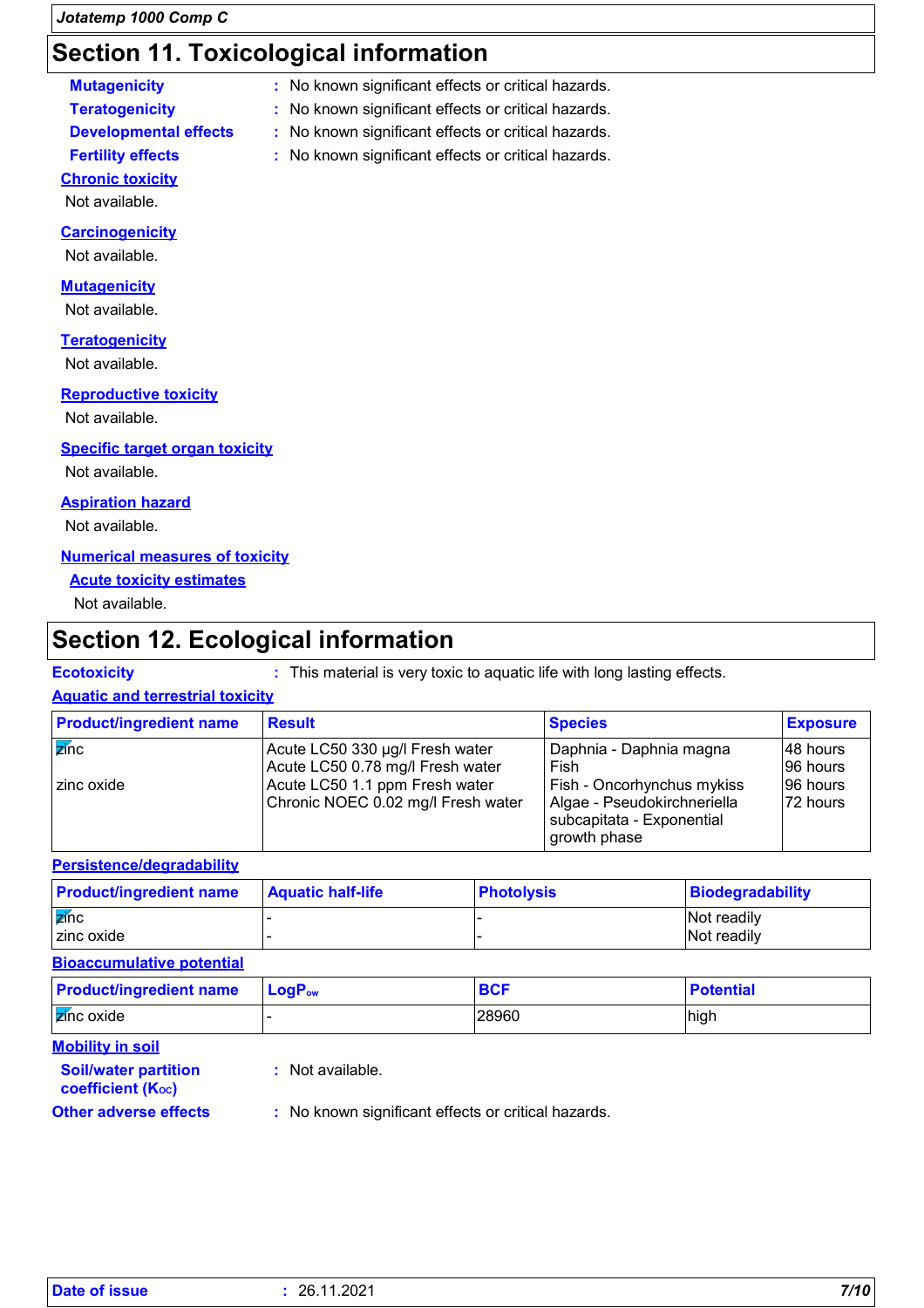### **Section 13. Disposal considerations**

The generation of waste should be avoided or minimised wherever possible. Disposal of this product, solutions and any by-products should at all times comply with the requirements of environmental protection and waste disposal legislation and any regional local authority requirements. Dispose of surplus and nonrecyclable products via a licensed waste disposal contractor. Waste should not be disposed of untreated to the sewer unless fully compliant with the requirements of all authorities with jurisdiction. Waste packaging should be recycled. Incineration or landfill should only be considered when recycling is not feasible. This material and its container must be disposed of in a safe way. Care should be taken when handling emptied containers that have not been cleaned or rinsed out. Empty containers or liners may retain some product residues. Avoid dispersal of spilt material and runoff and contact with soil, waterways, drains and sewers. **Disposal methods :**

Do not allow to enter drains or watercourses. Material and/or container must be disposed of as hazardous waste.

| <b>Regulatory</b><br><b>information</b> | <b>UN number</b> | <b>Proper shipping</b><br>name                                                 | <b>Classes</b> | PG*                                | <b>Label</b> | <b>Additional</b><br>information                                                                                                                                                                                                                                                                                                                                                            |
|-----------------------------------------|------------------|--------------------------------------------------------------------------------|----------------|------------------------------------|--------------|---------------------------------------------------------------------------------------------------------------------------------------------------------------------------------------------------------------------------------------------------------------------------------------------------------------------------------------------------------------------------------------------|
| <b>New Zealand</b><br><b>Class</b>      | <b>UN3077</b>    | Environmentally<br>hazardous substance,<br>solid, n.o.s. (zinc, zinc<br>oxide) | 9              | $\mathbf{III}$                     |              |                                                                                                                                                                                                                                                                                                                                                                                             |
| <b>ADG Class</b>                        | <b>UN3077</b>    | Environmentally<br>hazardous substance,<br>solid, n.o.s. (zinc, zinc<br>oxide) | 9              | $\ensuremath{\mathsf{III}}\xspace$ |              | The product is not<br>regulated as a<br>dangerous good when<br>transported by road or<br>rail in either an IBC, or<br>in other container<br>types if ≤500 kg. This<br>product is not<br>regulated as a<br>dangerous good when<br>transported in sizes of<br>≤5 L or $≤5$ kg,<br>provided the<br>packagings meet the<br>general provisions of<br>4.1.1.1, 4.1.1.2 and<br>4.1.1.4 to 4.1.1.8. |
| <b>UN Class</b>                         | <b>UN3077</b>    | Environmentally<br>hazardous substance,<br>solid, n.o.s. (zinc, zinc<br>oxide) | 9              | $\mathop{\rm III}\nolimits$        |              | This product is not<br>regulated as a<br>dangerous good when<br>transported in sizes of<br>≤5 L or $≤5$ kg,<br>provided the<br>packagings meet the<br>general provisions of<br>4.1.1.1, 4.1.1.2 and<br>4.1.1.4 to 4.1.1.8.                                                                                                                                                                  |
|                                         |                  |                                                                                |                |                                    |              |                                                                                                                                                                                                                                                                                                                                                                                             |

### **Section 14. Transport information**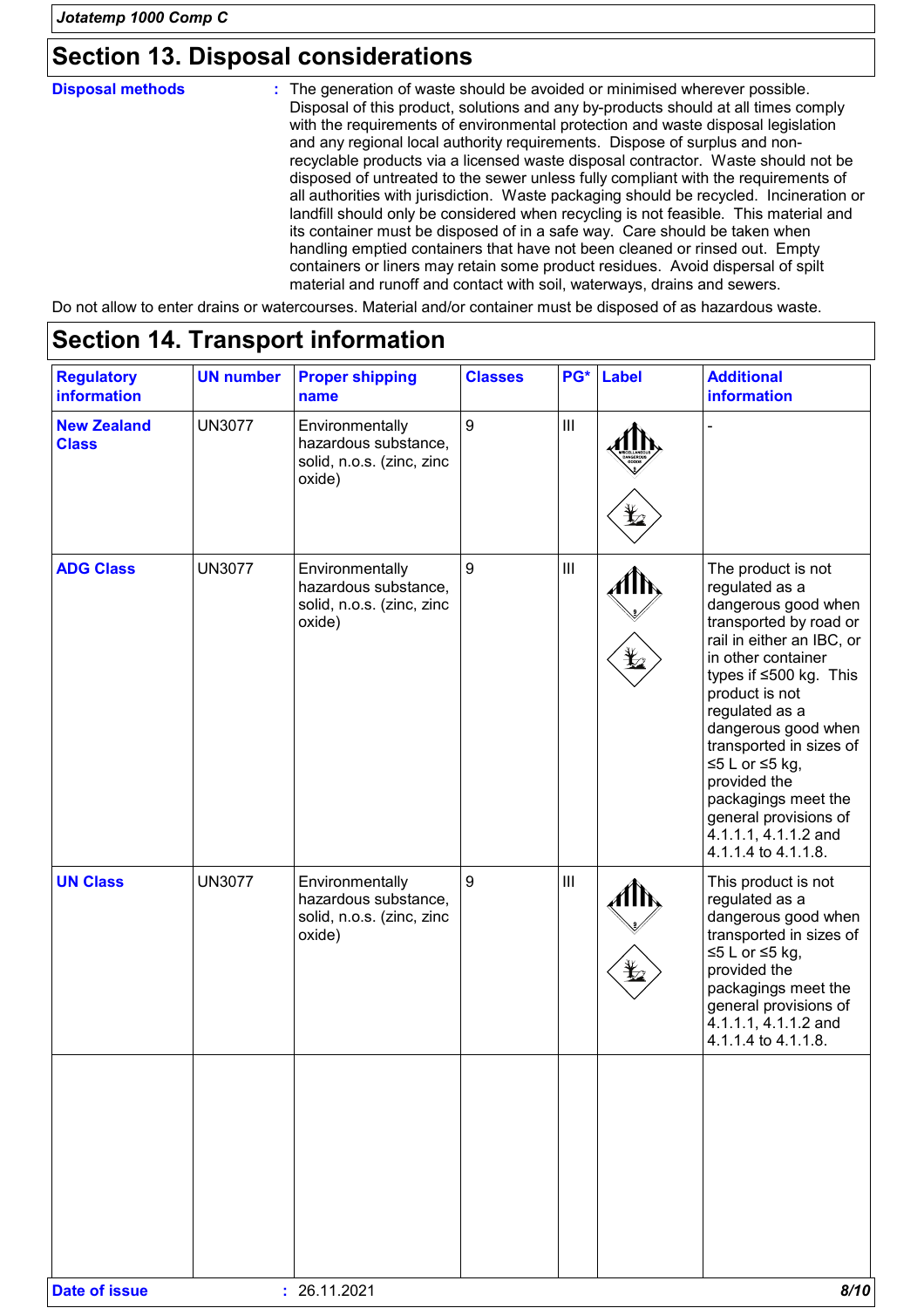| Jotatemp 1000 Comp C                     |               |                                                                                |   |                |  |                                                                                                                                                                                                                                                                                            |
|------------------------------------------|---------------|--------------------------------------------------------------------------------|---|----------------|--|--------------------------------------------------------------------------------------------------------------------------------------------------------------------------------------------------------------------------------------------------------------------------------------------|
| <b>Section 14. Transport information</b> |               |                                                                                |   |                |  |                                                                                                                                                                                                                                                                                            |
| <b>ADR/RID Class</b>                     | <b>UN3077</b> | Environmentally<br>hazardous substance,<br>solid, n.o.s. (zinc, zinc<br>oxide) | 9 | $\mathbf{III}$ |  | This product is not<br>regulated as a<br>dangerous good when<br>transported in sizes of<br>≤5 L or $≤5$ kg,<br>provided the<br>packagings meet the<br>general provisions of<br>4.1.1.1, 4.1.1.2 and<br>4.1.1.4 to 4.1.1.8.<br><b>Hazard identification</b><br>number 90<br>Tunnel code (-) |
| <b>IATA Class</b>                        | <b>UN3077</b> | Environmentally<br>hazardous substance,<br>solid, n.o.s. (zinc, zinc<br>oxide) | 9 | III            |  | This product is not<br>regulated as a<br>dangerous good when<br>transported in sizes of<br>≤5 L or ≤5 kg,<br>provided the<br>packagings meet the<br>general provisions of<br>5.0.2.4.1, 5.0.2.6.1.1<br>and 5.0.2.8.                                                                        |
| <b>IMDG Class</b>                        | <b>UN3077</b> | Environmentally<br>hazardous substance,<br>solid, n.o.s. (zinc, zinc<br>oxide) | 9 | III            |  | This product is not<br>regulated as a<br>dangerous good when<br>transported in sizes of<br>≤5 L or ≤5 kg,<br>provided the<br>packagings meet the<br>general provisions of<br>4.1.1.1, 4.1.1.2 and<br>4.1.1.4 to 4.1.1.8.<br><b>Emergency</b><br>schedules F-A, S-F                         |

PG\* : Packing group

**Marine pollutant substances :** zinc, zinc oxide

**Transport within user's premises:** always transport in closed containers that are upright and secure. Ensure that persons transporting the product know what to do in the event of an accident or spillage.

Transport in accordance with ADR/RID, IMDG/IMO and ICAO/IATA and national regulation.

This product is not regulated as a dangerous good when transported in sizes of ≤5 L or ≤5 kg, provided the packagings meet the general provisions of 4.1.1.1, 4.1.1.2 and 4.1.1.4 to 4.1.1.8.

| <b>Marking</b> | : The environmental hazardous / marine pollutant mark is only applicable for<br>packages containing more than 5 litres for liquids and 5 kg for solids. |
|----------------|---------------------------------------------------------------------------------------------------------------------------------------------------------|
| ADR / RID      |                                                                                                                                                         |
| <b>IMDG</b>    |                                                                                                                                                         |

# **Section 15. Regulatory information**

### **National regulations**

|                                                             | <b>Standard for the Uniform Scheduling of Medicines and Poisons</b> |                 |      |
|-------------------------------------------------------------|---------------------------------------------------------------------|-----------------|------|
| Not regulated.                                              |                                                                     |                 |      |
| <b>Control of Scheduled Carcinogenic Substances</b>         |                                                                     |                 |      |
| <b>Ingredient name</b><br>No listed substance               |                                                                     | <b>Schedule</b> |      |
| <b>New Zealand Inventory of</b><br><b>Chemicals (NZIoC)</b> | : All ingredients are listed on (AICS/NZOIC) or exempt              |                 |      |
| <b>Australia inventory (AICS)</b>                           | : All ingredients are listed on (AICS/NZOIC) or exempt              |                 |      |
| <b>HSNO Classification</b>                                  | : 9.1 - AQUATIC ECOTOXICITY - Category A                            |                 |      |
| Date of issue                                               | 26.11.2021                                                          |                 | 9/10 |